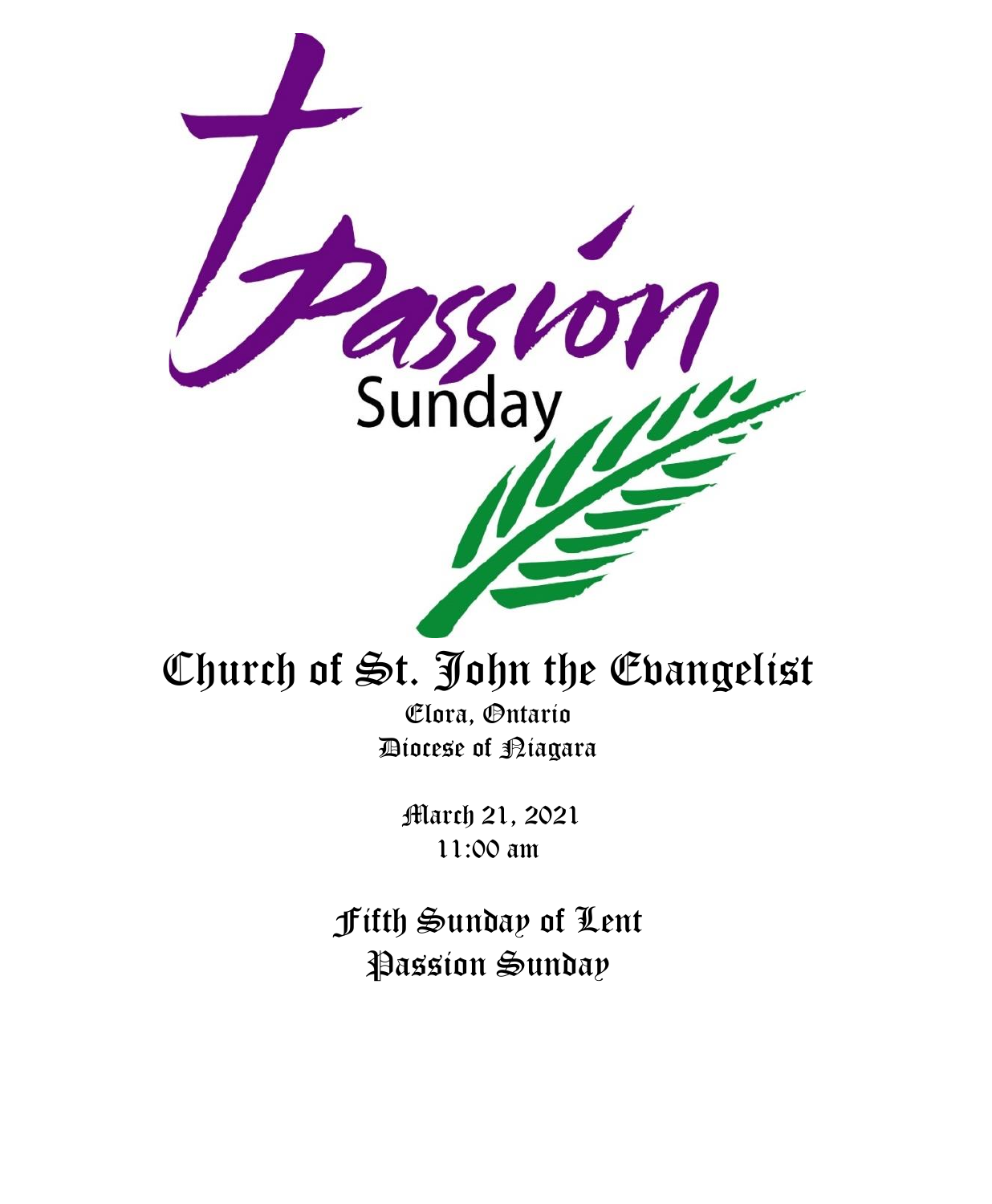## **Fifth Sunday of Lent** March 21, 2021 **Passion Sunday**

#### **11:00 am Modified Holy Communion (BCP)**

*According to Diocesan Guidelines this liturgy is live-streamed from St. John's with no more than ten people on site.*

#### **Mass Setting Darke in F**

#### **THE COLLECT FOR PURITY**

*Singers remain standing*

*Celebrant:* ALMIGHTY God, unto whom all hearts be open, all desires known, and from whom no secrets are hid: Cleanse the thoughts of our hearts by the inspiration of thy Holy Spirit, that we may perfectly love thee, and worthily magnify thy holy Name; through Christ our Lord. **Amen.**

#### **SUMMARY OF THE LAW**

*Celebrant:* OUR Lord Jesus Christ said: Hear O Israel, The Lord our God is one Lord; and thou shalt love the Lord thy God with all thy heart, and with all thy soul, and with all thy mind, and with all thy strength. This is the first and great commandment. And the second is like unto it:

> Thou shalt love thy neighbour as thyself. On these two commandments hang all the Law and the Prophets.

*People:* **Lord, have mercy upon us, and write both these thy laws in our hearts, we beseech thee.**

#### **Kyrie** - Singers

Lord, have mercy upon us. Christ, have mercy upon us. Lord, have mercy upon us.

#### **COLLECT**

- *Celebrant:* We beseech thee, Almighty God, mercifully to look upon thy people; that by thy great goodness they may be governed and preserved evermore, both in body and soul; through Jesus Christ our Lord.
- *People:* **Amen.**
- *Celebrant:* Almighty and everlasting God, who hatest nothing that thou has made, and dost forgive the sins of all them that are penitent: Create and make in us new and contrite hearts, that we worthily lamenting our sins, and acknowledging our wretchedness, may obtain of thee, the God of all mercy, perfect remission and forgiveness; through Jesus Christ our Lord.

*People:* **Amen.**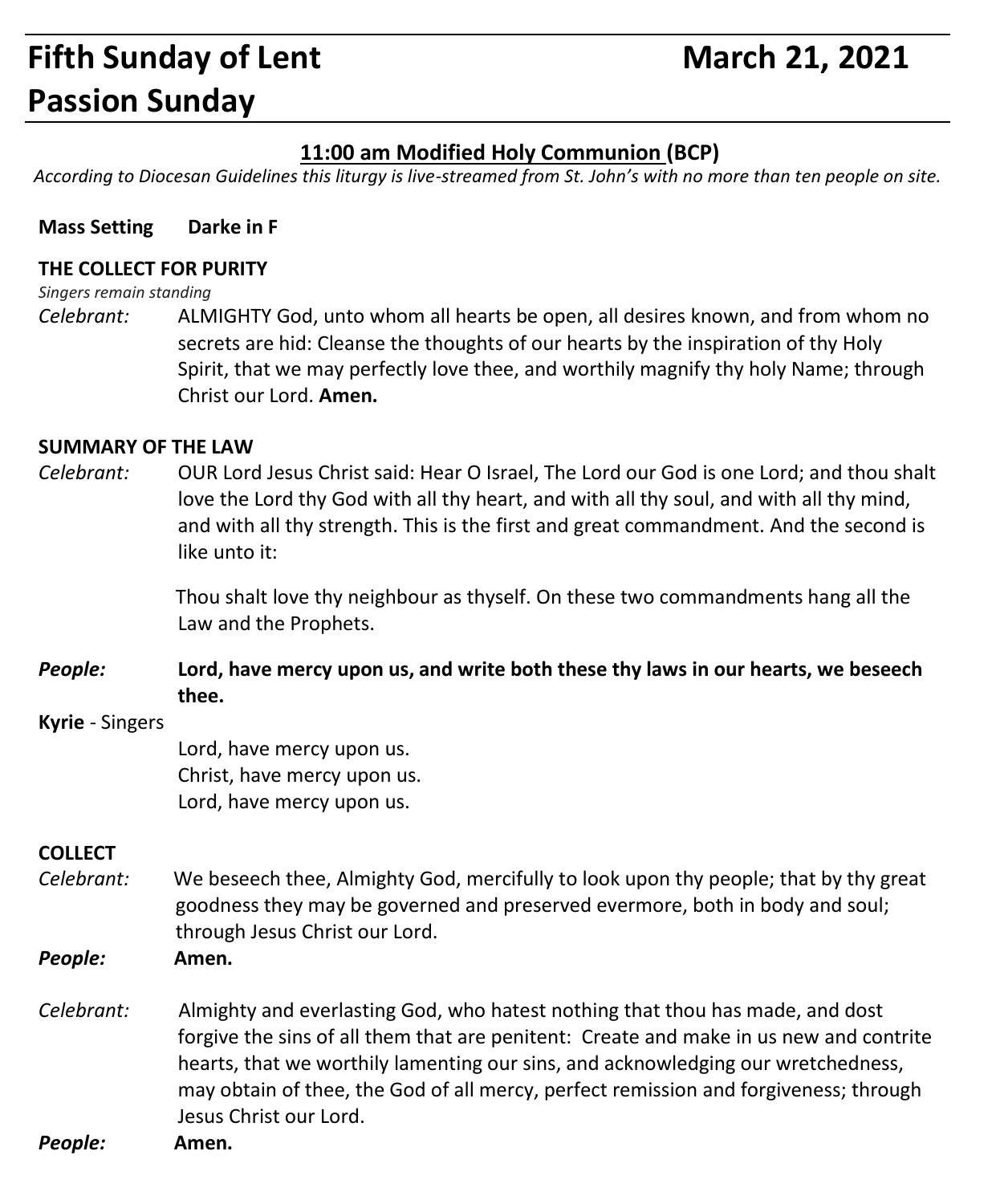#### **Psalm 119.9-16**

Wherewithal shall a young man cleanse his way? even by ruling himself after thy word.

With my whole heart have I sought thee; O let me not go astray from thy commandments.

Thy word have I hid within my heart, that I should not sin against thee.

Blessed art thou, O Lord; O teach me thy statutes.

With my lips have I been telling of all the judgements of thy mouth.

I have had as great delight in the way of thy testimonies, as in all manner of riches.

I will meditate upon thy precepts, and have respect unto thy ways.

My delight shall be in thy statutes, and I will not forget thy word.

Glory be to the Father, and to the Son, and to the Holy Ghost. as it was at the beginning, is now, and ever shall be, world without end. Amen.

#### **GOSPEL John 12.20-33**

*Reader:* The Lord be with you.<br>**People: And with thy spirit.** 

#### And with thy spirit.

*Reader:* The Holy Gospel is written in the 12<sup>th</sup> chapter of the gospel according to John beginning at the 20<sup>th</sup> verse.

#### *People:* **Glory be to thee, O Lord.**

 Now among those who went up to worship at the festival were some Greeks. They came to Philip, who was from Bethsaida in Galilee, and said to him, "Sir, we wish to see Jesus." Philip went and told Andrew; then Andrew and Philip went and told Jesus. Jesus answered them, "The hour has come for the Son of Man to be glorified. Very truly, I tell you, unless a grain of wheat falls into the earth and dies, it remains just a single grain; but if it dies, it bears much fruit. Those who love their life lose it, and those who hate their life in this world will keep it for eternal life. Whoever serves me must follow me, and where I am, there will my servant be also. Whoever serves me, the Father will honour. Now my soul is troubled. And what should I say - 'Father, save me from this hour'? No, it is for this reason that I have come to this hour. Father,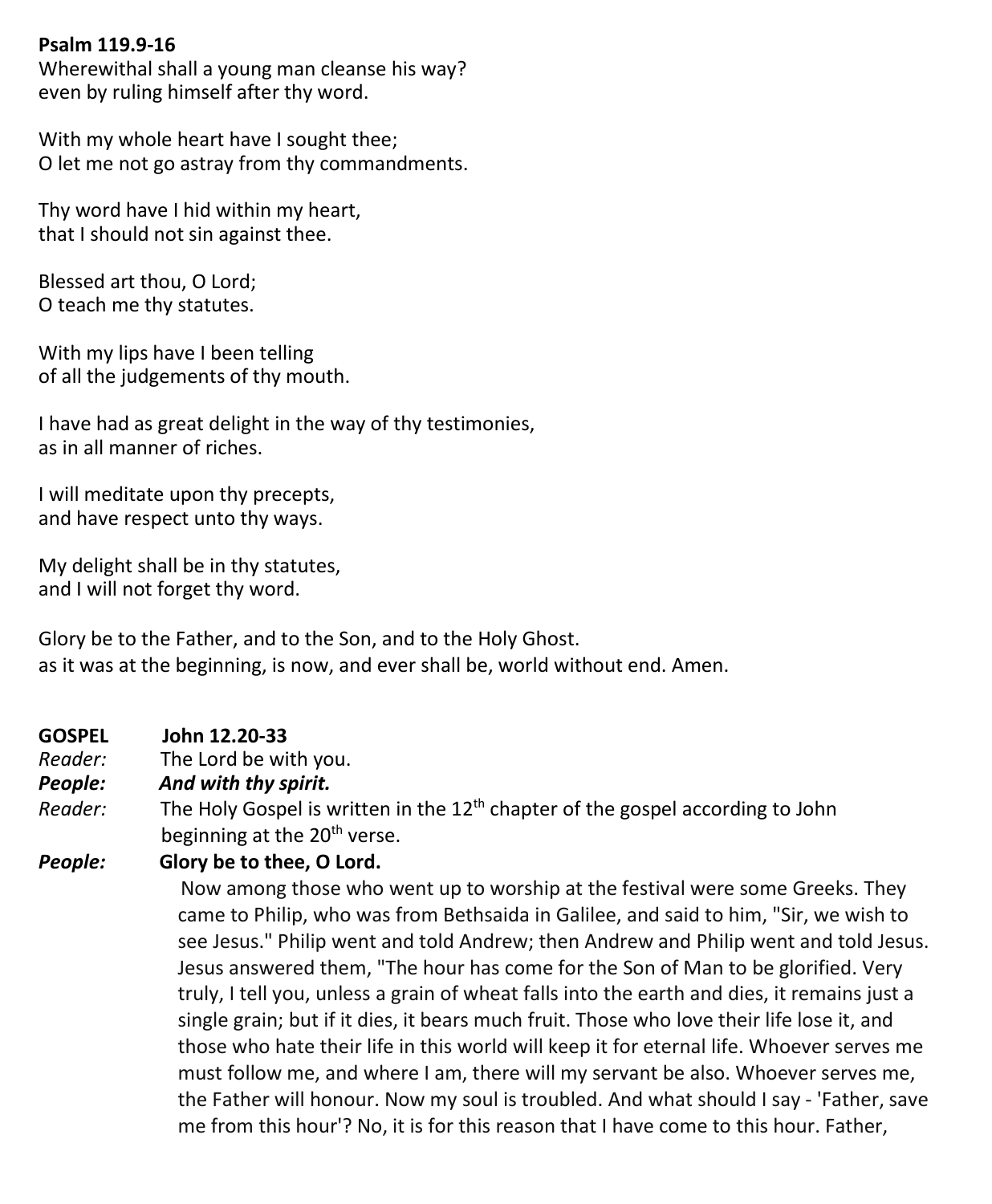glorify your name." Then a voice came from heaven, "I have glorified it, and I will glorify it again." The crowd standing there heard it and said that it was thunder. Others said, "An angel has spoken to him." Jesus answered, "This voice has come for your sake, not for mine. Now is the judgement of this world; now the ruler of this world will be driven out. And I, when I am lifted up from the earth, will draw all people to myself." He said this to indicate the kind of death he was to die. The Gospel of Christ.

#### *People:* **Praise be to thee, O Christ.**

*Celebrant:* I BELIEVE in one God

*People:* **the Father Almighty, Maker of heaven and earth, and of all things visible and invisible:**

> **And in one Lord Jesus Christ, the only begotten Son of God, begotten of the Father before all worlds; God, of God; light, of light; very God, of very God; begotten, not made; being of one substance with the Father; through whom all things were made: who for us and for our salvation came down from heaven, and was incarnate by the Holy Ghost of the Virgin Mary, and was made man, and was crucified also for us under Pontius Pilate. He suffered and was buried, and the third day he rose again according to the Scriptures, and ascended into heaven, and sitteth on the right hand of the Father. And he shall come again with glory to judge both the quick and the dead: whose kingdom shall have no end.**

> **And I believe in the Holy Ghost, the Lord, the Giver of life, who proceedeth from the Father and the Son, who with the Father and the Son together is worshipped and glorified, who spake by the prophets. And I believe one, holy, catholic, and apostolic church. I acknowledge one baptism for the remission of sins. And I look for the resurrection of the dead, and the life of the world to come. Amen.**

#### **Hymn 596 My Song is Love Unknown** (vv 1,3,5,6)

*My song if love unknown, My Saviour's love to me, Love to the loveless shown, That they might lovely be. O who am I, That for my sake My Lord should take Frail flesh, and die?*

*Sometimes they strew his way, And his sweet praises sing; Resounding all the day Hosannas to their king. Then 'Crucify!' Is all their breath, And for his death They thirst and cry.*

*They rise, and needs will have My dear Lord made away; A murderer they save, The Prince of Life they slay. Yet cheerful he To suffering goes, That he his foes From thence might free.*

*Here might I stay and sing, No story so divine; Never was love, dear King, Never was grief like thine. This is my Friend, In whose sweet praise I all my days Could gladly spend.*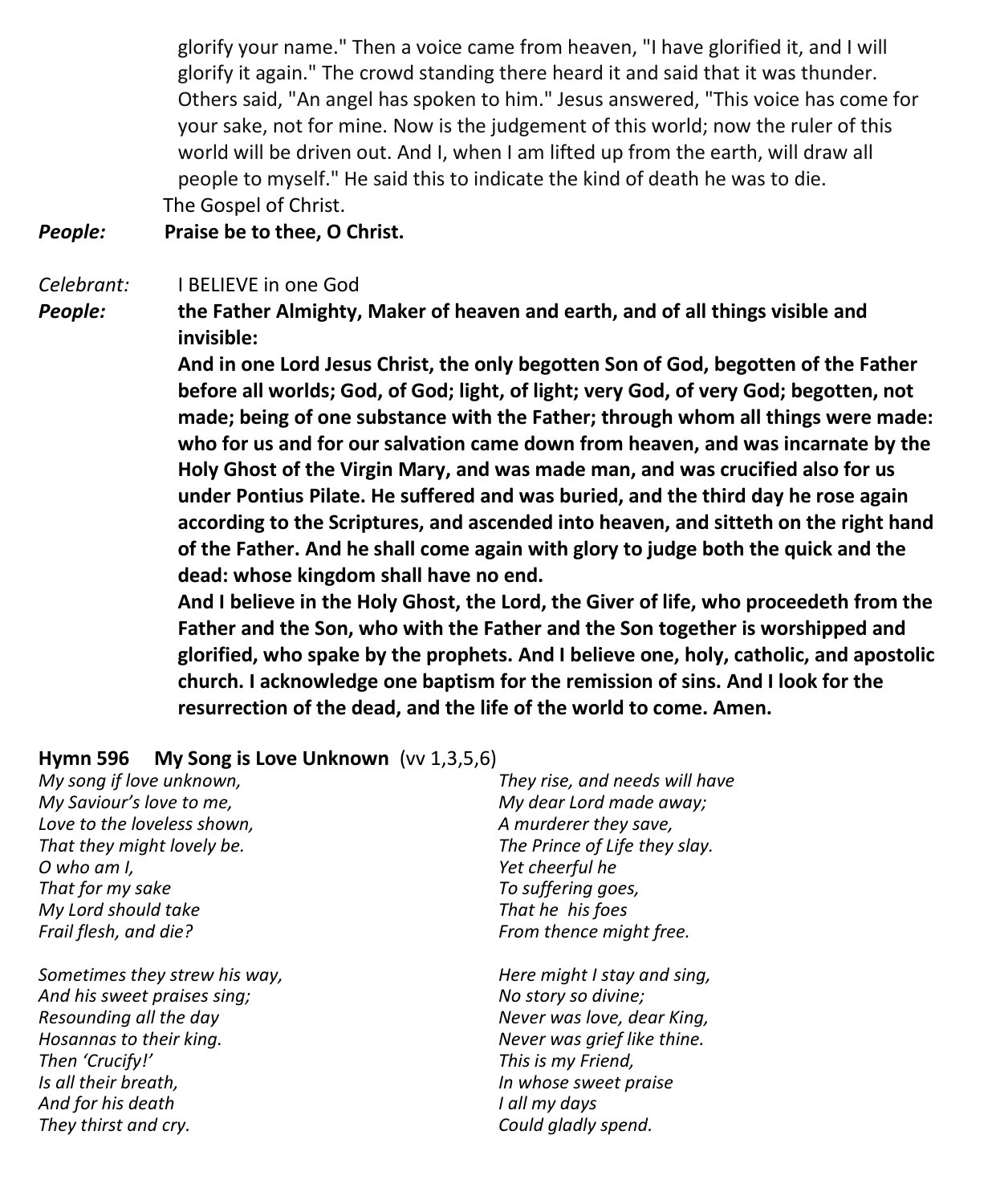**SERMON** Canon Paul Walker

**Anthem Like as the Hart Anthem Like as the Hart** 

#### **PREPARATION OF THE GIFTS**

During the Anthem the Celebrant prepared the elements for Communion.

*"I beseech you, by the mercies of God, that you present yourselves a living sacrifice, holy, acceptable unto God, which is your reasonable service." (Romans 12.1)*

#### **PRAYERS**

Let us pray together to the Lord, saying, "hear our prayer."

Loving God, we thank you for your many gifts to us, for all those who love and care for us, for the earth which provides for our needs, for health care workers and those providing essential services, for the new life you have given us in Jesus Christ….

Lord, in thy mercy, **hear our prayer.**

We pray to you for our Christian family, for our Bishop, Susan, for our ministry to one another, for all the churches in this community and diocese, and for grace to grow together in your love. Lord, in thy mercy, **hear our prayer.**

We pray to you for our world, for all of its cares and needs, for those elected or appointed to positions of leadership in our province and nation, and for all who lead us and care for us…. Lord, in thy mercy, **hear our prayer.**

We pray to you for those in need, for parents, teachers, and children; for the sick and the lonely, for the hurt and the frightened, and for all those who need our prayers today…… Lord, in thy mercy, **hear our prayer.**

We pray for those we love who have died, that you will surround them with your care and love… and we pray for those who mourn…. that you will give them the consolation of your peace. Lord, in thy mercy, **hear our prayer.**

Accept these prayers, O Father, for Jesus Christ's sake, our only Mediator and Advocate, to whom, with thee and the Holy Spirit, be all honour and glory, world without end. **Amen**.

#### **CONFESSION AND ABSOLUTION**

*Leader:* YE that do truly and earnestly repent you of your sins, and are in love and charity with your neighbours, and intend to lead the new life, following the commandments of God, and walking from henceforth in his holy ways: draw near with faith, and take this holy sacrament to your comfort; and make your humble confession to Almighty God.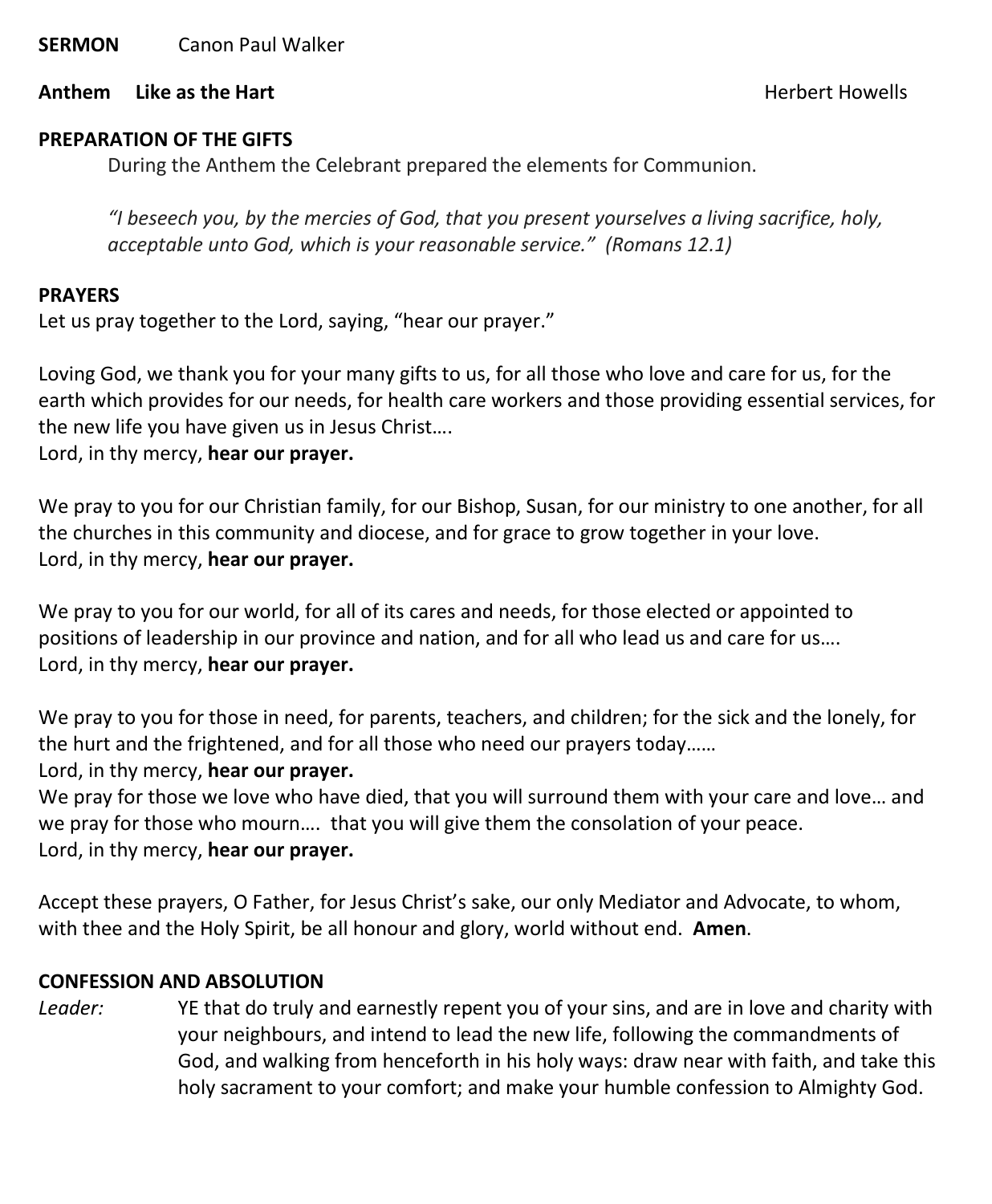*Celebrant:* ALMIGHTY God,

- *All:* **Father of our Lord Jesus Christ, maker of all things, judge of all people: we acknowledge and confess our manifold sins and wickedness, which we from time to time most grievously have committed, by thought, word, and deed, against thy divine majesty. We do earnestly repent, and are heartily sorry for these our misdoings. Have mercy upon us, most merciful Father; for thy Son our Lord Jesus Christ's sake, forgive us all that is past; and grant that we may ever hereafter serve and please thee in newness of life, to the honour and glory of thy Name; through Jesus Christ our Lord. Amen.**
- *Celebrant:* ALMIGHTY God, our heavenly Father, who of his great mercy hath promised forgiveness of sins to all them that with hearty repentance and true faith turn unto him: have mercy upon you; pardon and deliver you from all your sins; confirm and strengthen you in all goodness; and bring you to everlasting life; through Jesus Christ our Lord.
- *All:* **Amen.**
- *Leader:* Hear what comfortable words our Saviour Christ saith unto all that truly turn to him: Come unto me all that labour and are heavy laden, and I will refresh you. - *Matthew 11:28*

God so loved the world, that he gave his only begotten Son, to the end that all that believe in him should not perish, but have eternal life. - *John 3:16.*

Hear also what Saint Paul saith:

This is a true saying, and worthy of all to be received, that Christ Jesus came into the world to save sinners. - *1 Timothy 1:15.*

Hear also what Saint John saith.

If any one sin, we have an Advocate with the Father, Jesus Christ the righteous; and he is the propitiation for our sins. - *1 St John 2:1, 2*.

#### **THANKSGIVING AND CONSECRATION**

*(Singers stand)*

- *Celebrant:* The Lord be with you;
- *Singers:* And with thy spirit.
- Celebrant: Lift up your hearts;
- *Singers:* We lift them up unto the Lord.
- Celebrant*:* Let us give thanks unto our Lord God;
- *Singers*: It is meet and right so to do.
- *Celebrant:* It is very meet, right, and our bounden duty, that we should at all times, and in all places, give thanks unto thee, O Lord, Holy Father, Almighty, Everlasting God, Creator and Preserver of all things. Therefore with Angels and Archangels, and with the whole company of heaven,

we laud and magnify thy glorious Name; evermore praising thee and saying: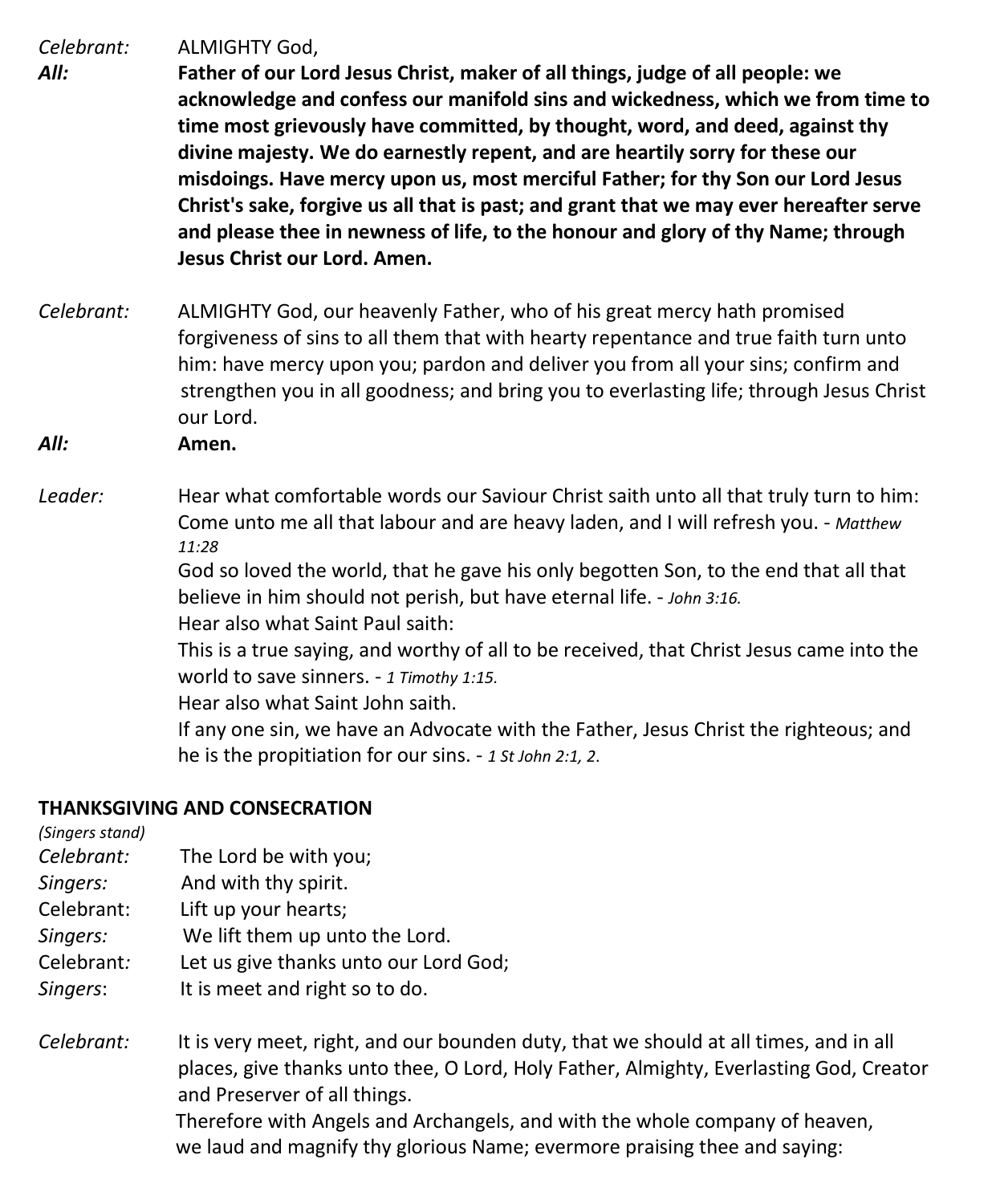*Singers* Holy, Holy, Holy, Lord God of hosts, heaven and earth are full of thy glory. Glory be to thee, O Lord Most High. Blessed is he who cometh in the name of the Lord, Hosanna in the Highest.

#### **PRAYER OF CONSECRATION**

*Celebrant*: BLESSING and glory and thanksgiving be unto thee Almighty God, our heavenly Father, who of thy tender mercy didst give thine only Son Jesus Christ to take our nature upon him, and to suffer death upon the Cross for our redemption; who made there, by his one oblation of himself once offered, a full, perfect, and sufficient sacrifice, oblation, and satisfaction, for the sins of the whole world; and did institute, and in his holy Gospel command us to continue, a perpetual memorial of that his precious death, until his coming again.

> Hear us, O merciful Father, we most humbly beseech thee; and grant that we receiving these thy creatures of bread and wine, according to thy Son our Saviour Jesus Christ's holy institution, in remembrance of his death and passion, may be partakers of his most blessed Body and Blood; who, in the same night that he was betrayed, took Bread; and, when he had given thanks, he brake it; and gave it to his disciples, saying, Take, eat; this is my Body which is given for you: Do this in remembrance of me.

Likewise after supper he took the Cup; and, when he had given thanks, he gave it to them, saying, Drink ye all, of this; for this is my Blood of the new Covenant, which is shed for you and for many for the remission of sins: Do this, as oft as ye shall drink it, in remembrance of me.

- *All:* **Amen.**
- *Celebrant:* The peace of the Lord be always with you; *All:* **And with thy Spirit.**
- Singers Agnus Dei

#### **Administration of Communion**

 *Prayer during Communion:*

Jesus, I believe that you are present with us in the sacrament of bread and wine.

I love you and I desire our presence afresh in my life.

Since I cannot now receive the bread and wine at the altar,

come spiritually into my heart.

I embrace you and unite myself to you:

Never let me be separated from you. Amen.

*(Based on a prayer by St. Alphonsus Maria de-Liguori)*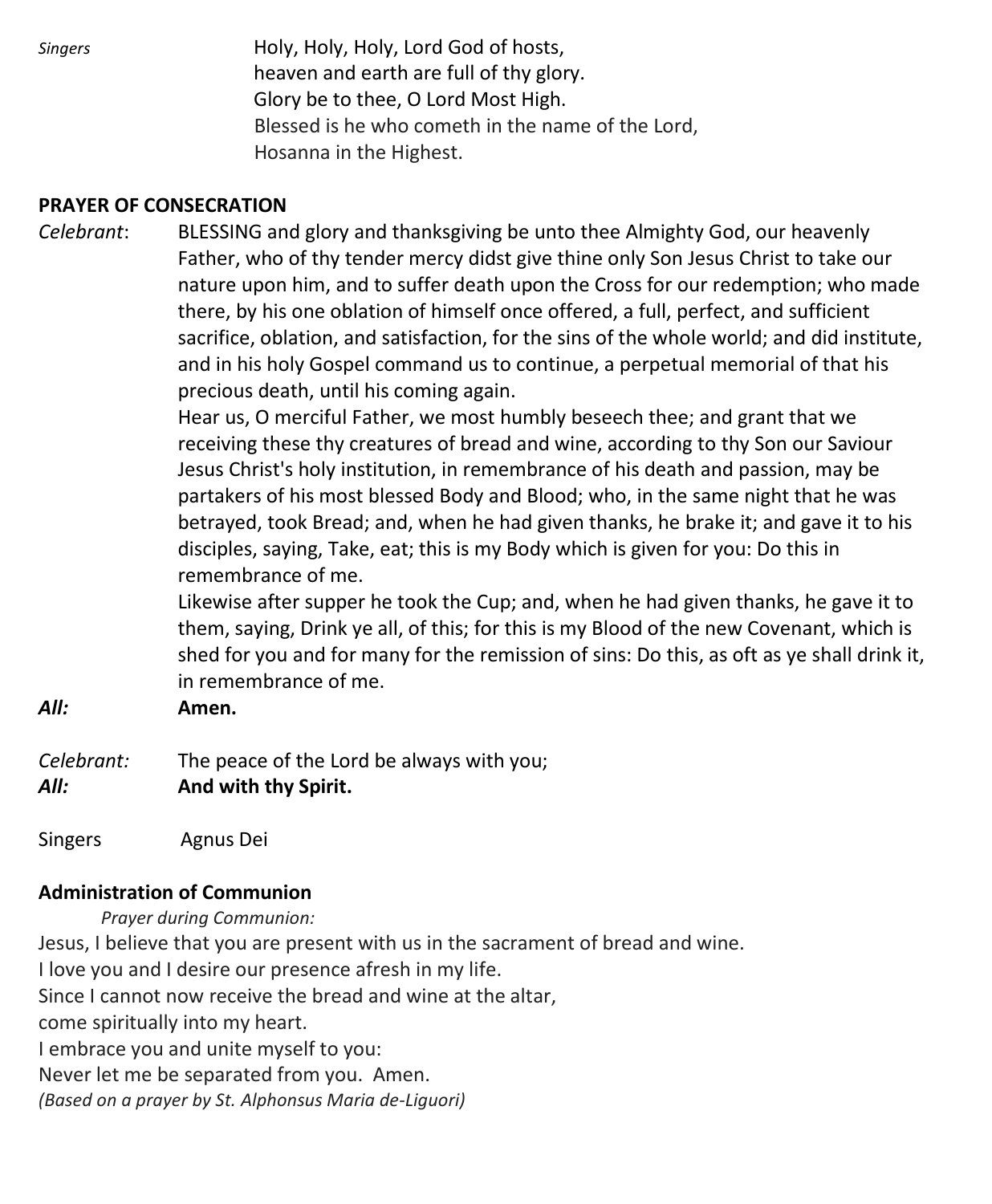*The Celebrant partakes of the sacrament on behalf of the entire community.*

#### **PRAYERS AFTER COMMUNION**

*Singers remain standing Celebrant:* Let us pray.

OUR Father

- *All:* **who art in heaven, hallowed be thy name, thy kingdom come, thy will be done, on earth as it is in heaven. Give us this day our daily bread; and forgive us our trespasses, as we forgive them that trespass against us; and lead us not into temptation, but deliver us from evil. For thine is the kingdom, the power, and the glory, for ever and ever. Amen.**
- *Celebrant:* Almighty and everliving God, we most heartily thank thee that thou dost graciously feed us, in these holy mysteries, with the spiritual food of the most precious body and blood of thy Son our saviour Jesus Christ; assuring us thereby of thy favour and goodness towards us; and that we are living members of his mystical body, which is the blessed company of all faithful people; and are also heirs through hope of thy everlasting kingdom.
- *All:* **And here we offer and present unto thee, O Lord, ourselves, our souls and bodies, to be a reasonable, holy, and living sacrifice unto thee. And although we are unworthy, yet we beseech thee to accept this our bounden duty and service, not weighing our merits, but pardoning our offences; through Jesus Christ our Lord, to whom, with thee and the Holy Ghost, be all honour and glory, world without end. Amen.**

#### **BLESSING**

**POSTLUDE** Tierce en Taille from Mass for the Convents Francois Couperin

We do not offer flowers during the season of Lent, however, if you would like to give flowers in memory of loved ones for Easter, please contact Elaine Dightam at 519-843-5091

| Rector:   |                       | The Rev'd Canon Paul J. Walker rector.stjohnselora@gmail.com |
|-----------|-----------------------|--------------------------------------------------------------|
| Curate:   | The Rev'd Judy Steers | curate.stjohnselora@gmail.com                                |
| Organist: | Jurgen Petrenko       |                                                              |

You can call any one of us at 519-846-5911.